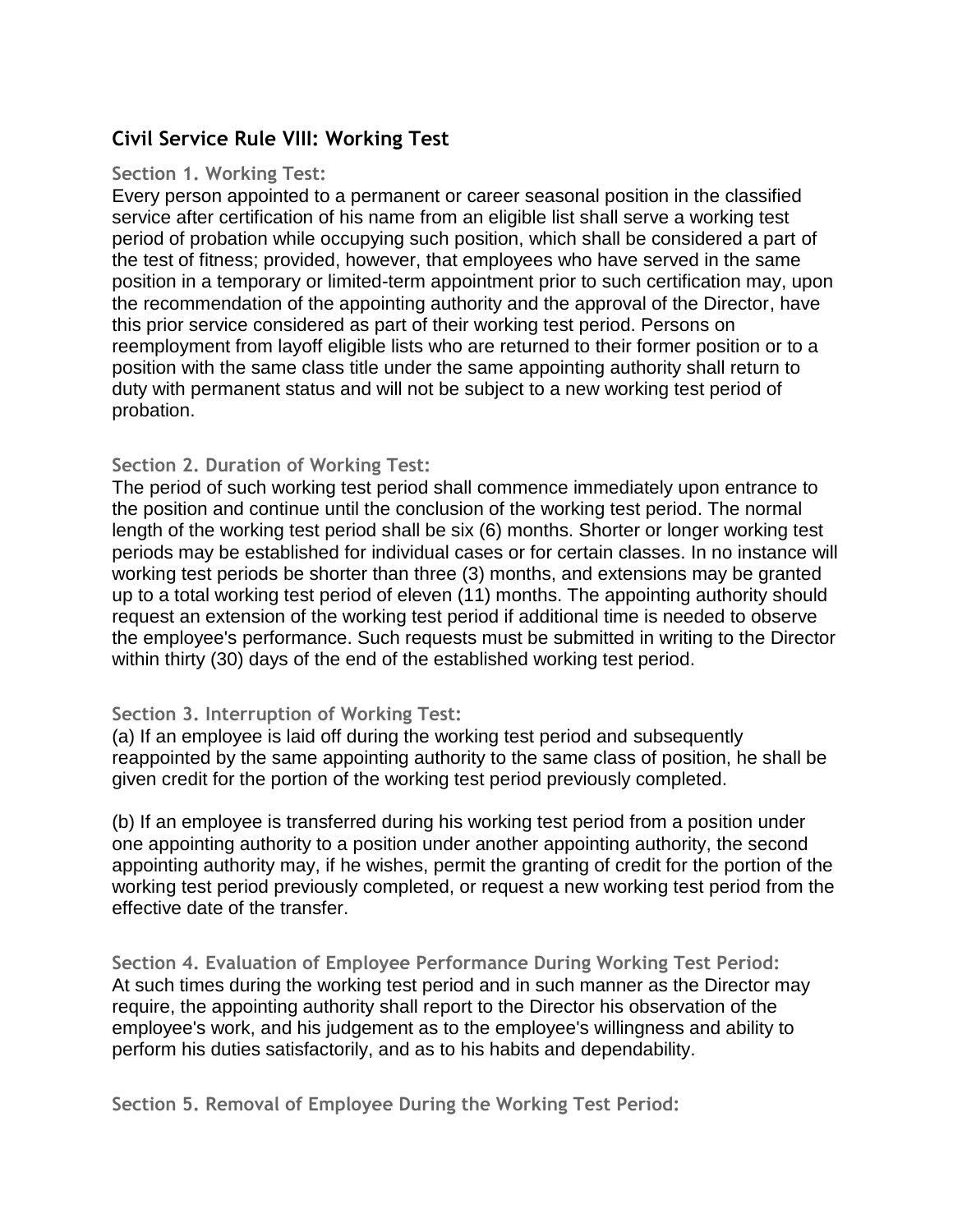(a) At any time during the working test period after completion of the first thirty (30) days of such period, the appointing authority may remove an employee if, in the opinion of the appointing authority, the working test indicates that such employee is unable or unwilling to perform the duties of his or her position in a satisfactory manner or that the employee's habits, dependability, and willingness to undertake and learn the duties of the position do not merit his or her continuance in the service. Upon such removal, the appointing authority shall immediately report to the Director and to the employee removed the action and that the employee has failed the working test period.

(b) Limitation on number removed during working test period: No more than three (3) persons shall be successively removed from the same position during their working test periods without the approval of the Director.

(c) An employee in the competitive service during the first thirty (30) days of service may be removed for just cause, or for reasons that are set forth in Rule IX, Section 3 of these rules, or for abandoning their position, provided in the latter case that they have not reported for at least seven (7) days.

**Section 6. Retention of Employee After Working Test Period:** Within thirty (30) days of the expiration of the employee's working test period, the appointing authority shall notify the Director, in writing and in the form designated by the Director, either:

(a) that the services of the employee were satisfactory and that the employee will continue in the position;

(b) that the services of the employee were unsatisfactory and that the employee will not continue in the position; or

(c) that the appointing authority wishes an extension of the working test period and will continue the employee in the position for an additional period not to exceed eleven (11) months from the date of appointment; if the extension is granted, a copy of such notice shall be given to the employee.

Upon approval by the Director of a favorable report, the appointment of the employee shall be deemed to be complete at the expiration of the working test period and the employee shall be deemed to be a regular permanent employee, subject to removal only on the basis of merit and fitness and need for the continued services rendered by the position. Failure by the appointing authority to give such notice to the Director within thirty (30) days of the termination of the working test period shall have the same force and effect as affirmative action on the part of the appointing authority in granting to the employee permanent status in the position and the Director shall so notify both the employee and the appointing authority.